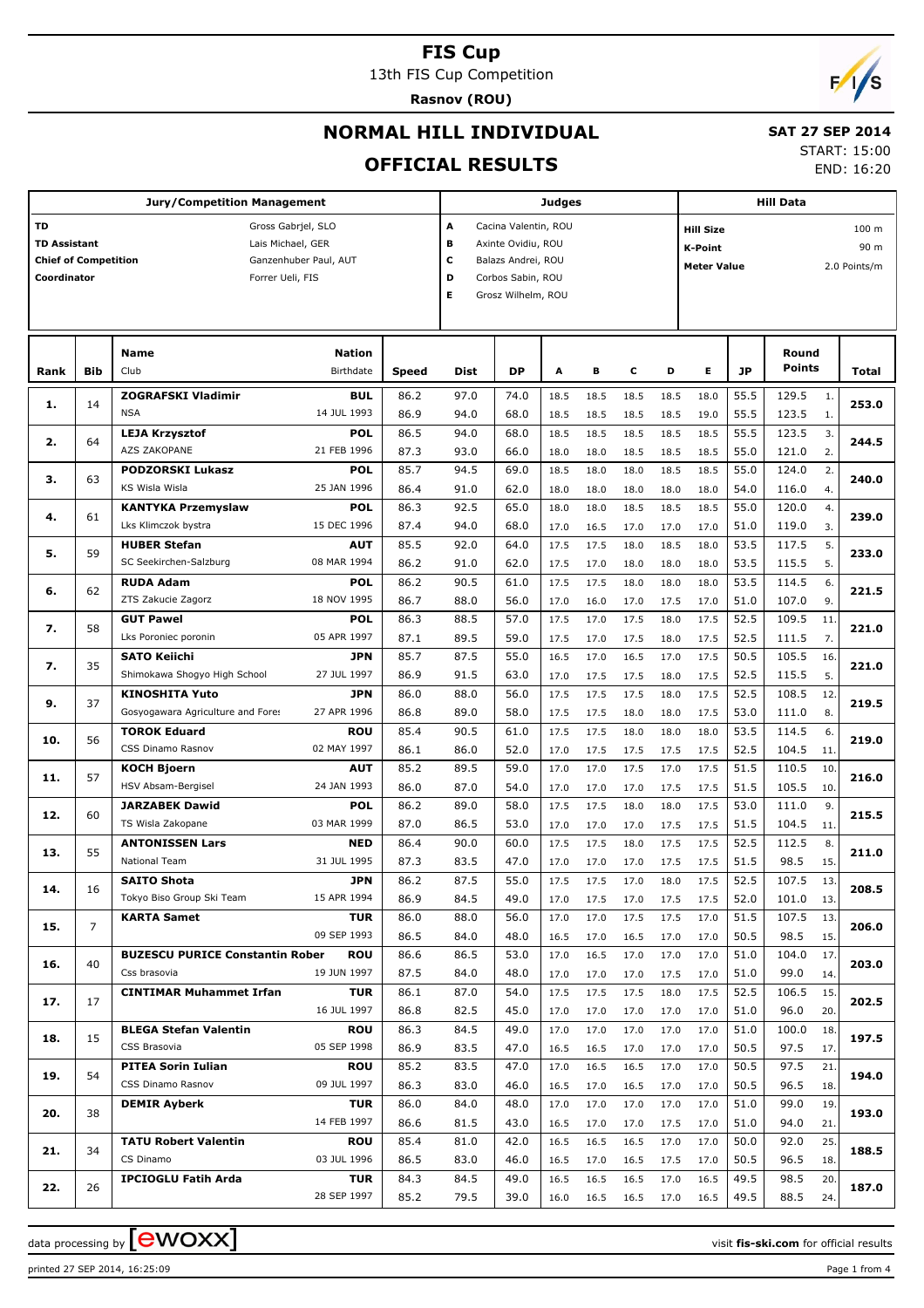13th FIS Cup Competition

**Rasnov (ROU)**

# $F/1/s$

## **NORMAL HILL INDIVIDUAL**

#### **SAT 27 SEP 2014**

#### **OFFICIAL RESULTS**

START: 15:00 END: 16:20

| Rank | <b>Bib</b> | <b>Name</b><br>Club               | <b>Nation</b><br><b>Birthdate</b> | <b>Speed</b> | <b>Dist</b> | DP   | A    | в    | C    | D    | Е    | JP   | Round<br><b>Points</b> |     | Total |
|------|------------|-----------------------------------|-----------------------------------|--------------|-------------|------|------|------|------|------|------|------|------------------------|-----|-------|
|      |            | <b>KLYMCHUK Andrii</b>            | <b>UKR</b>                        | 84.4         | 81.5        | 43.0 | 16.5 | 16.5 | 17.0 | 17.0 | 17.0 | 50.5 | 93.5                   | 23. |       |
| 23.  | 53         | Kremenets Ski School              | 10 DEC 1994                       | 85.8         | 79.5        | 39.0 | 16.5 | 16.5 | 16.5 | 17.0 | 16.5 | 49.5 | 88.5                   | 24. | 182.0 |
|      | 51         | <b>WIT DE Ruben</b>               | <b>NED</b>                        | 85.4         | 82.0        | 44.0 | 16.5 | 16.5 | 16.5 | 17.0 | 17.0 | 50.0 | 94.0                   | 22. | 181.5 |
| 24.  |            | National team                     | 02 FEB 1995                       | 86.0         | 79.0        | 38.0 | 16.0 | 16.5 | 16.5 | 16.5 | 16.5 | 49.5 | 87.5                   | 26. |       |
| 24.  | 47         | <b>IWASA Yuken</b>                | <b>JPN</b>                        | 84.6         | 80.0        | 40.0 | 16.5 | 17.0 | 16.5 | 17.0 | 17.0 | 50.5 | 90.5                   | 26. | 181.5 |
|      |            | Sapporo Jumping Junior Sports Clu | 02 JUL 1999                       | 84.9         | 80.5        | 41.0 | 16.5 | 16.5 | 16.5 | 17.0 | 17.0 | 50.0 | 91.0                   | 23. |       |
| 26.  | 49         | <b>KASTELIK Dominik</b>           | <b>POL</b>                        | 85.3         | 78.5        | 37.0 | 16.0 | 16.5 | 16.0 | 17.0 | 17.0 | 49.5 | 86.5                   | 28. | 180.0 |
|      |            | SS-R LZS Sokol Szczyrk            | 09 JUN 1998                       | 86.2         | 82.0        | 44.0 | 16.5 | 16.5 | 16.5 | 17.0 | 16.5 | 49.5 | 93.5                   | 22. |       |
| 27.  | 36         | <b>YUKSEL Faik</b>                | <b>TUR</b>                        | 85.4         | 79.5        | 39.0 | 16.5 | 16.5 | 16.5 | 17.0 | 16.5 | 49.5 | 88.5                   | 27. | 174.0 |
|      |            |                                   | 10 FEB 1995                       | 86.5         | 78.5        | 37.0 | 16.0 | 16.5 | 16.0 | 17.0 | 16.0 | 48.5 | 85.5                   | 28. |       |
| 28.  | 52         | <b>PASICHNYK Stepan</b>           | <b>UKR</b>                        | 85.8         | 82.0        | 44.0 | 16.5 | 16.5 | 16.5 | 16.5 | 17.0 | 49.5 | 93.5                   | 23. | 171.0 |
|      |            | Kremenets ski school              | 09 JAN 1998                       | 86.2         | 75.5        | 31.0 | 15.5 | 15.5 | 15.0 | 16.0 | 15.5 | 46.5 | 77.5                   | 31. |       |
| 29.  | 50         | <b>MITROFAN Nicolae Sorin</b>     | <b>ROU</b>                        | 86.2         | 78.0        | 36.0 | 15.0 | 15.5 | 15.5 | 16.5 | 16.0 | 47.0 | 83.0                   | 30. | 169.0 |
|      |            | CSS Brasovia                      | 26 MAR 1999                       | 87.1         | 78.5        | 37.0 | 15.5 | 16.5 | 16.0 | 16.5 | 16.5 | 49.0 | 86.0                   | 27. |       |
| 30.  | 44         | <b>KALINICHENKO Vitaliy</b>       | <b>UKR</b>                        | 84.7         | 77.5        | 35.0 | 16.0 | 16.5 | 16.5 | 17.0 | 16.0 | 49.0 | 84.0                   | 29. | 166.5 |
|      |            | Vorokhta Ski School               | 09 AUG 1993                       | 85.3         | 77.0        | 34.0 | 16.0 | 16.0 | 16.0 | 16.5 | 16.5 | 48.5 | 82.5                   | 29. |       |
| 31.  | 25         | <b>ADILOV Akram</b>               | <b>KAZ</b>                        | 85.2         | 77.5        | 35.0 | 16.0 | 16.0 | 16.0 | 16.0 | 16.0 | 48.0 | 83.0                   | 30. | 161.0 |
|      |            |                                   | 10 FEB 1995                       | 85.8         | 75.0        | 30.0 | 16.0 | 16.0 | 16.0 | 16.0 | 15.5 | 48.0 | 78.0                   | 30. |       |

|     | Not qualified for final round |                                                  |                           |      |      |      |      |      |      |      |      |      |  |      |
|-----|-------------------------------|--------------------------------------------------|---------------------------|------|------|------|------|------|------|------|------|------|--|------|
| 32. | 13                            | <b>KOLODZIEJ Krystian</b><br>Azs Zakopane        | <b>POL</b><br>03 NOV 1997 | 85.3 | 74.5 | 29.0 | 16.0 | 16.0 | 16.0 | 15.5 | 16.0 | 48.0 |  | 77.0 |
| 33. | 24                            | <b>MARUSYAK Yevgen</b><br>Verkhovyna Ski school  | <b>UKR</b><br>16 MAR 2000 | 85.3 | 73.5 | 27.0 | 15.5 | 15.5 | 15.5 | 15.5 | 15.5 | 46.5 |  | 73.5 |
| 34. | 22                            | <b>KRATOV Ilya</b><br>Almaty Skiclub             | <b>KAZ</b><br>26 MAY 2000 | 83.6 | 72.0 | 24.0 | 16.0 | 16.0 | 16.0 | 16.5 | 16.0 | 48.0 |  | 72.0 |
| 35. | 31                            | YAKIBYUK Igor<br>Verkhovyna                      | <b>UKR</b><br>02 JAN 1995 | 85.0 | 69.5 | 19.0 | 16.0 | 15.5 | 15.5 | 16.0 | 15.5 | 47.0 |  | 66.0 |
| 36. | $\overline{4}$                | <b>CACINA Daniel Andrei</b><br>Cs Dinamo rasnov  | <b>ROU</b><br>17 OCT 2001 | 84.9 | 69.0 | 18.0 | 15.0 | 15.0 | 15.5 | 16.0 | 15.5 | 46.0 |  | 64.0 |
| 37. | 46                            | <b>OZTASYONAR Mustafa</b>                        | <b>TUR</b><br>03 MAR 1993 | 85.3 | 69.5 | 19.0 | 14.5 | 14.5 | 15.0 | 15.5 | 15.0 | 44.5 |  | 63.5 |
| 37. | 10                            | <b>KALINCHUK Andriy</b><br>Verkhovyna Ski School | <b>UKR</b><br>03 DEC 1995 | 84.6 | 69.5 | 19.0 | 14.5 | 15.0 | 15.0 | 14.5 | 15.0 | 44.5 |  | 63.5 |
| 39. | 8                             | <b>URBAS Tymoteusz</b><br>Azs Zakopane           | <b>POL</b><br>15 AUG 1996 | 85.5 | 68.5 | 17.0 | 15.0 | 15.5 | 15.5 | 14.5 | 15.5 | 46.0 |  | 63.0 |
| 40. | $\mathbf{1}$                  | <b>SPULBER Mihnea Alexandru</b><br>Acs Sacele    | <b>ROU</b><br>11 DEC 2000 | 84.7 | 68.0 | 16.0 | 15.5 | 15.5 | 15.5 | 15.5 | 15.5 | 46.5 |  | 62.5 |
| 41. | 27                            | <b>DEVALL Sebastian</b><br>Sollefteaa Gif        | <b>SWE</b><br>14 MAR 2000 | 85.2 | 68.0 | 16.0 | 15.0 | 15.5 | 15.5 | 16.0 | 15.0 | 46.0 |  | 62.0 |
| 42. | 45                            | <b>WASEK Pawel</b><br>KS Wisla Wisla             | <b>POL</b><br>02 JUN 1999 | 84.6 | 67.0 | 14.0 | 15.5 | 15.5 | 15.5 | 15.5 | 15.5 | 46.5 |  | 60.5 |
| 43. | 33                            | <b>FLEMSTROEM Marcus</b><br>Sollefteaa Gif       | <b>SWE</b><br>07 APR 1999 | 84.2 | 66.5 | 13.0 | 15.0 | 15.0 | 15.0 | 15.0 | 15.0 | 45.0 |  | 58.0 |
| 44. | 29                            | <b>GUNGEN Munir</b>                              | <b>TUR</b><br>24 AUG 1998 | 84.8 | 65.0 | 10.0 | 15.0 | 15.5 | 15.5 | 15.0 | 15.5 | 46.0 |  | 56.0 |
| 45. | 23                            | <b>PACURAR Radu Mihai</b><br>Cs Dinamo rasnov    | <b>ROU</b><br>06 SEP 2001 | 84.9 | 64.0 | 8.0  | 15.5 | 15.5 | 15.5 | 15.0 | 15.5 | 46.5 |  | 54.5 |
| 46. | 30                            | <b>FARKAS Hunor</b><br>Cs Dinamo                 | <b>ROU</b><br>18 SEP 2001 | 84.6 | 64.5 | 9.0  | 15.0 | 15.0 | 15.0 | 15.0 | 14.5 | 45.0 |  | 54.0 |
| 46. | 11                            | <b>TKACHENKO Sergey</b><br>Almaty Skiclub        | <b>KAZ</b><br>08 JUN 1999 | 85.3 | 64.5 | 9.0  | 15.0 | 15.0 | 15.0 | 14.0 | 15.0 | 45.0 |  | 54.0 |

data processing by **CWOXX**  $\blacksquare$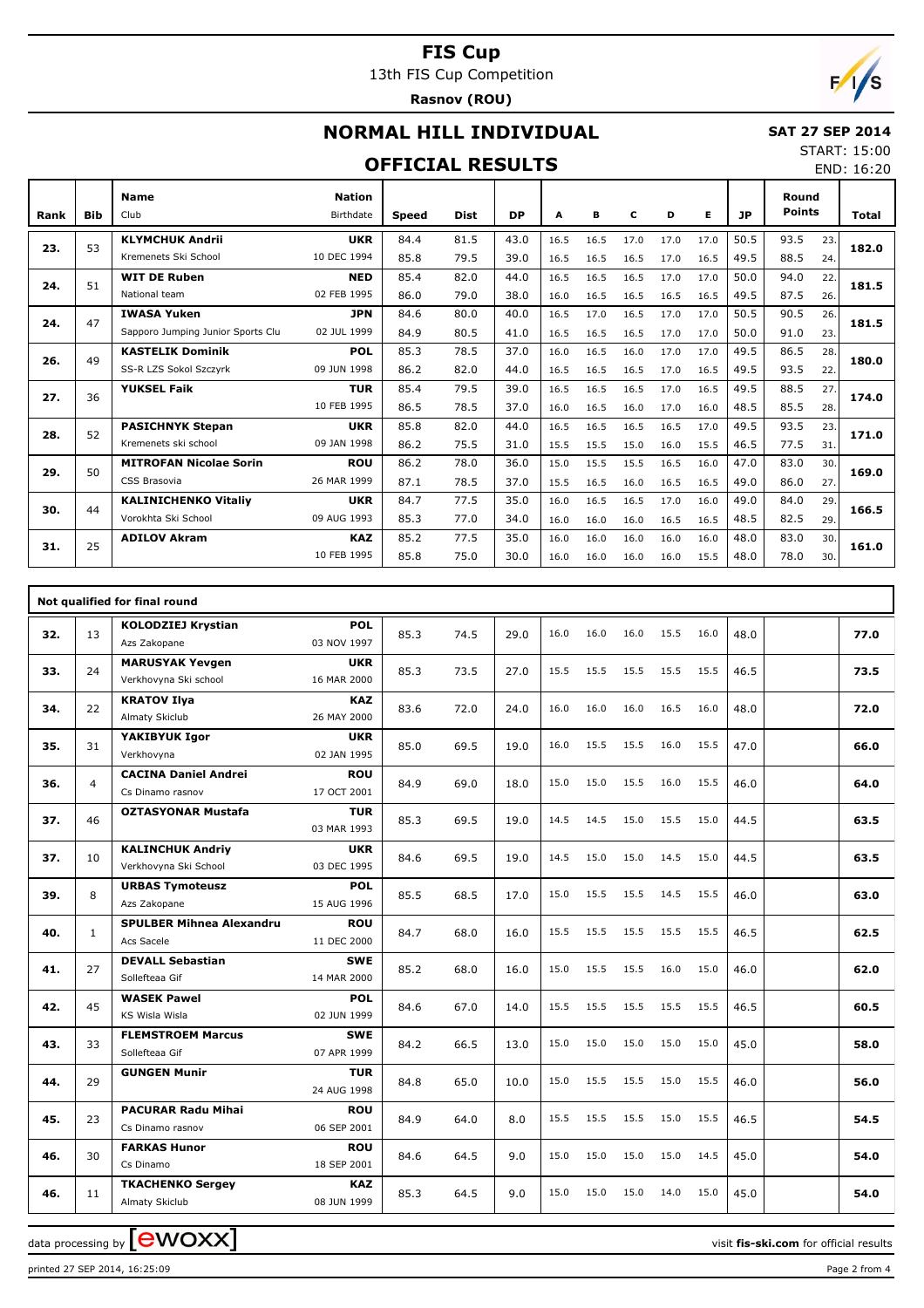13th FIS Cup Competition

**Rasnov (ROU)**



# **NORMAL HILL INDIVIDUAL**

#### **OFFICIAL RESULTS**

 **SAT 27 SEP 2014** START: 15:00

END: 16:20

| Rank | <b>Bib</b>     | <b>Name</b><br>Club        | <b>Nation</b><br>Birthdate | <b>Speed</b> | <b>Dist</b> | <b>DP</b> | A    | В    | c    | D    | E.   | <b>JP</b> | Round<br><b>Points</b> | <b>Total</b> |
|------|----------------|----------------------------|----------------------------|--------------|-------------|-----------|------|------|------|------|------|-----------|------------------------|--------------|
|      |                | <b>FELDOREANU Andrei</b>   | <b>ROU</b>                 |              |             |           |      |      |      |      |      |           |                        |              |
| 48.  | 21             | Acs Sacele                 | 13 APR 2000                | 85.2         | 63.5        | 7.0       | 15.5 | 15.0 | 15.5 | 15.5 | 15.5 | 46.5      |                        | 53.5         |
| 48.  | 20             | <b>ERIKSSON Anton</b>      | <b>SWE</b>                 | 85.3         |             |           | 15.5 | 15.0 | 15.0 | 15.0 | 15.5 | 45.5      |                        | 53.5         |
|      |                | Sollefteaa Gif             | 04 FEB 2000                |              | 64.0        | 8.0       |      |      |      |      |      |           |                        |              |
| 50.  | 43             | <b>ZOGRAFSKI Martin</b>    | <b>BUL</b>                 | 83.4         | 63.0        | 6.0       | 15.5 | 15.5 | 15.5 | 15.5 | 15.0 | 46.5      |                        | 52.5         |
|      |                | Ski Club samokov           | 03 SEP 1998                |              |             |           |      |      |      |      |      |           |                        |              |
| 51.  | 39             | <b>ZYRYANOV Sergey</b>     | <b>KAZ</b>                 | 85.1         | 64.0        | 8.0       | 15.0 | 15.0 | 14.5 | 14.5 | 14.5 | 44.0      |                        | 52.0         |
|      |                | Almaty Skiclub             | 08 FEB 2000                |              |             |           |      |      |      |      |      |           |                        |              |
| 52.  | 42             | <b>BEDIR Muhammed Ali</b>  | TUR                        | 84.2         | 61.5        | 3.0       | 15.5 | 15.0 | 15.5 | 15.0 | 15.0 | 45.5      |                        | 48.5         |
|      |                |                            | 24 MAR 2000                |              |             |           |      |      |      |      |      |           |                        |              |
| 52.  | $\overline{2}$ | <b>MOCANITA Alexandru</b>  | <b>ROU</b>                 | 84.9         | 62.0        | 4.0       | 15.5 | 15.0 | 15.0 | 14.5 | 14.5 | 44.5      |                        | 48.5         |
|      |                | Css Dinamo rasnov          | 11 JAN 1996                |              |             |           |      |      |      |      |      |           |                        |              |
| 54.  | 18             | <b>ANCHUGIN Stanislav</b>  | <b>KAZ</b>                 | 85.7         | 62.0        | 4.0       | 15.0 | 14.5 | 14.5 | 14.0 | 14.0 | 43.0      |                        | 47.0         |
|      |                | Almaty Skiclub             | 22 FEB 1998                |              |             |           |      |      |      |      |      |           |                        |              |
| 55.  | 12             | <b>ZELENCHUK Ivan</b>      | <b>UKR</b>                 | 84.7         | 60.5        | 1.0       | 14.5 | 14.5 | 14.5 | 14.5 | 14.0 | 43.5      |                        | 44.5         |
|      |                | Verkhovyna Ski school      | 04 JUN 1999                |              |             |           |      |      |      |      |      |           |                        |              |
| 56.  | 19             | <b>NOGIN Roman</b>         | <b>KAZ</b>                 | 83.8         | 59.5        | $-1.0$    | 15.0 | 14.5 | 14.5 | 14.5 | 15.0 | 44.0      |                        | 43.0         |
|      |                | Almaty Skiclub             | 23 JUN 1998                |              |             |           |      |      |      |      |      |           |                        |              |
| 57.  | 32             | <b>SOLCAN Mihai Andrei</b> | <b>ROU</b>                 | 85.3         | 59.5        | $-1.0$    | 14.5 | 14.5 | 14.0 | 14.5 | 14.5 | 43.5      |                        | 42.5         |
|      |                | Csu Brasov                 | 11 DEC 1999                |              |             |           |      |      |      |      |      |           |                        |              |
| 58.  | 6              | <b>HRISTOV Viktor</b>      | <b>BUL</b>                 | 85.1         | 58.5        | $-3.0$    | 13.0 | 13.0 | 13.0 | 13.5 | 13.0 | 39.0      |                        | 36.0         |
|      |                | Ski Club vitosha           | 03 JAN 2000                |              |             |           |      |      |      |      |      |           |                        |              |
| 59.  | 28             | <b>MITEV Evelin</b>        | <b>BUL</b>                 | 85.5         | 55.5        | $-9.0$    | 13.5 | 13.5 | 13.0 | 13.5 | 13.5 | 40.5      |                        | 31.5         |
|      |                | Sk Rilski ski skachach     | 05 MAY 1998                |              |             |           |      |      |      |      |      |           |                        |              |
| 60.  | 48             | <b>KARATSUPA Stanislav</b> | <b>KAZ</b><br>05 JUL 2000  | 84.2         | 55.5        | $-9.0$    | 13.0 | 13.5 | 13.0 | 13.5 | 13.0 | 39.5      |                        | 30.5         |
| 61.  | 5              | <b>BAILA Ovidiu</b>        | <b>ROU</b><br>06 FEB 1996  | 83.9         | 52.0        | $-16.0$   | 13.5 | 13.5 | 13.0 | 13.5 | 13.5 | 40.5      |                        | 24.5         |

| Did not start |               |  |  |  |  |  |  |  |  |  |
|---------------|---------------|--|--|--|--|--|--|--|--|--|
| Bib           | Name          |  |  |  |  |  |  |  |  |  |
| 41            | SHEYNOV Vasil |  |  |  |  |  |  |  |  |  |

| <b>Disqualified</b> |                       |           |  |  |  |  |  |  |  |  |  |  |
|---------------------|-----------------------|-----------|--|--|--|--|--|--|--|--|--|--|
| <b>Bib</b>          | <b>Name</b>           | Reason    |  |  |  |  |  |  |  |  |  |  |
|                     | <b>GRIGORE Adrian</b> | SCE4 Suit |  |  |  |  |  |  |  |  |  |  |
|                     | SIMITCHIYSKI Krasimir | SCE1 Ski  |  |  |  |  |  |  |  |  |  |  |

| <b>Weather Information</b> |          |      |                 |              |        |     |  |  |  |  |  |  |
|----------------------------|----------|------|-----------------|--------------|--------|-----|--|--|--|--|--|--|
|                            |          | Air  | <b>Humidity</b> | Wind $[m/s]$ |        |     |  |  |  |  |  |  |
|                            | Weather  | [°C] | [%]             | Min          | Avg    | Max |  |  |  |  |  |  |
| 1st round                  | overcast | 10   | 82              | 0.5          | 1.5    | 3.0 |  |  |  |  |  |  |
| 2nd round                  | overcast | 10   | 81              | $-0.5$       | $-0.1$ | 0.5 |  |  |  |  |  |  |

printed 27 SEP 2014, 16:25:09 Page 3 from 4

data processing by **CWOXX**  $\blacksquare$